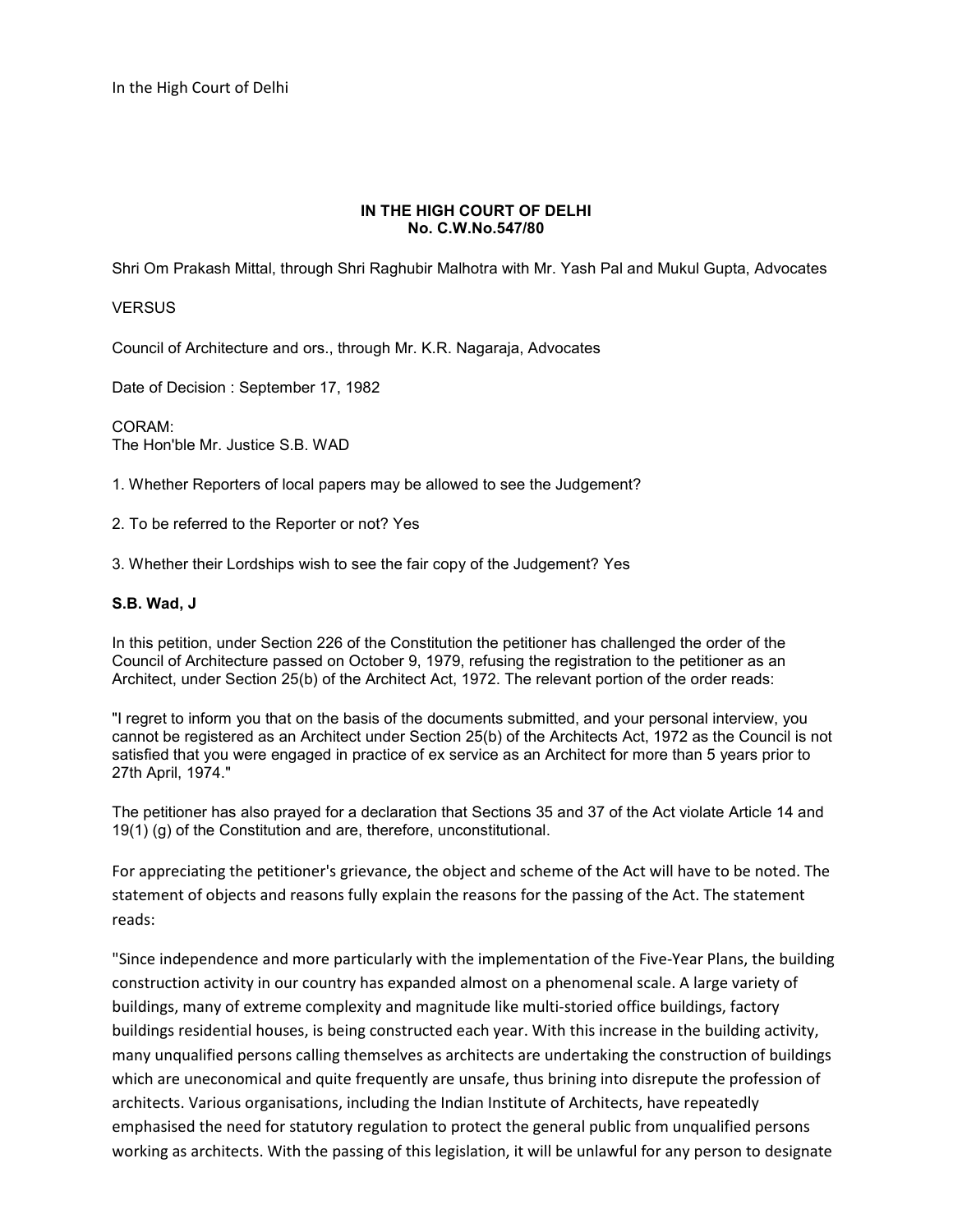himself as `architect' unless he has the requisite qualifications and experience and is registered under the Act. The Legislation is generally on the same line as similar Act in other countries."

Section 37 of the Act prescribes that after the expiry of one year from the date/appointed/under sub section (2) of Section 24, no person other than a registered architect or a firm of architect shall use the title and style of architect. The appointed date fixed under the said Section is 27th April, 1974. Since the prescription of the qualifications and experience for the registration of a person as an architect were being prescribed for the first time by the said Act, it was necessary to make a special provision for the registration of persons who were working as architects before that date. Section 24 provides for a Registration Tribunal consisting of 3 persons to examine whether a person is qualified enough to be registered as an architect. The decision was to be taken by the Tribunal after giving the person affected an opportunity of being heard and after calling for relevant records, Register of architects prepared after such examination was described as the first register. It may be mentioned that the Central Government had appointed such Registration Tribunal under the Chairmanship of Justice P.N. Khanna of this Court and `the first register' was prepared. For the administration of the Act and for discharging various functions under the Act, Section 3 of the Act envisages a Council of Architecture. It is a large body of about 50 people with the representation of the profession, Central Government and State Governments.

Section 21 empowers the council to prescribe minimum standards of architectural education. Sections 18 and 19 empower the Council to regulate the courses for the training of architects and to enforce academic standards through the institutions imparting training in architecture. Section 22 empowers the Council to frame regulations to prescribe professional conduct, etiquette and a code of ethics for architects. The Council can remove an architect from the register if an architect is found quality of professional mis-conduct by virtue of power under Section 30 of the Act. As stated above, Section 37 prohibits a person from using the title or to style himself as an architect unless he is registered by the council. Section 35 gives a preference to a registered architect in matter of appointment as an architect under central or State Government or a local body.

Section 25 makes a provision for registration where the applications are made after 27th April, 1974, the appointed date under Section 24(2) of the Act. A person can be registered under Section 25, if the person

- a. holds a recognised qualification, or
- b. does not hold such a qualification but being a citizen of India, has been engaged in practice as an architect for a period of not less than 5 years prior to the date appointed under sub section 2 of Section 24, or
- c. possesses such other qualifications as may be prescribed by the Rules."

The decision regarding registration is taken by the Registrar as empowered by Section 26(2) of the Act. Section 26(3) provides for the appeal to the Council against the order of the Registrar. The appeal should be filed within 3 months of the date of rejection of the application by the Registrar.

For appreciating the petitioner's grievance, the object and scheme of the Act will have to be noted. The statement of objects and reasons fully explain the reasons for the passing of the Act. The statement reads: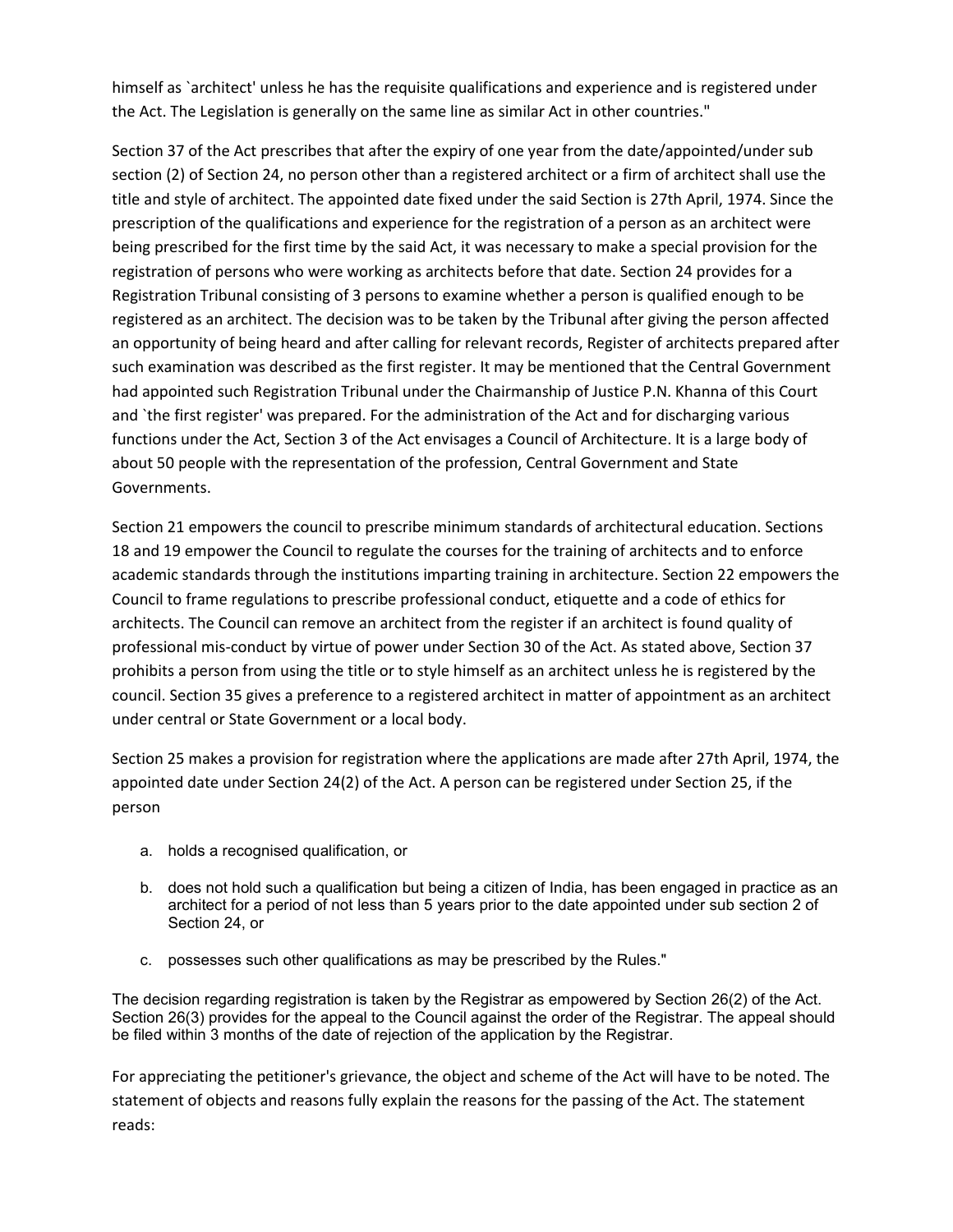"Since independence and more particularly with the implementation of the Five-Year Plans, the building construction activity in our country has expanded almost on a phenomenal scale. A large variety of buildings, many of extreme complexity and magnitude like multi-storied office buildings, factory buildings residential houses, is being constructed each year. With this increase in the building activity, many unqualified persons calling themselves as architects are undertaking the construction of buildings which are uneconomical and quite frequently are unsafe, thus brining into disrepute the profession of architects. Various organisations, including the Indian Institute of Architects, have repeatedly emphasised the need for statutory regulation to protect the general public from unqualified persons working as architects. With the passing of this legislation, it will be unlawful for any person to designate himself as `architect' unless he has the requisite qualifications and experience and is registered under the Act. The Legislation is generally on the same line as similar Act in other countries."

Section 37 of the Act prescribes that after the expiry of one year from the date/appointed/under sub section (2) of Section 24, no person other than a registered architect or a firm of architect shall use the title and style of architect. The appointed date fixed under the said Section is 27th April, 1974. Since the prescription of the qualifications and experience for the registration of a person as an architect were being prescribed for the first time by the said Act, it was necessary to make a special provision for the registration of persons who were working as architects before that date. Section 24 provides for a Registration Tribunal consisting of 3 persons to examine whether a person is qualified enough to be registered as an architect. The decision was to be taken by the Tribunal after giving the person affected an opportunity of being heard and after calling for relevant records, Register of architects prepared after such examination was described as the first register. It may be mentioned that the Central Government had appointed such Registration Tribunal under the Chairmanship of Justice P.N. Khanna of this Court and `the first register' was prepared. For the administration of the Act and for discharging various functions under the Act, Section 3 of the Act envisages a Council of Architecture. It is a large body of about 50 people with the representation of the profession, Central Government and State Governments.

Section 21 empowers the council to prescribe minimum standards of architectural education. Sections 18 and 19 empower the Council to regulate the courses for the training of architects and to enforce academic standards through the institutions imparting training in architecture. Section 22 empowers the Council to frame regulations to prescribe professional conduct, etiquette and a code of ethics for architects. The Council can remove an architect from the register if an architect is found quality of professional mis-conduct by virtue of power under Section 30 of the Act. As stated above, Section 37 prohibits a person from using the title or to style himself as an architect unless he is registered by the council. Section 35 gives a preference to a registered architect in matter of appointment as an architect under central or State Government or a local body.

Section 25 makes a provision for registration where the applications are made after 27th April, 1974, the appointed date under Section 24(2) of the Act. A person can be registered under Section 25, if the person

The applicant Shri O.P. Mittal does not hold any architectural qualification. He worked as Junior Engineer in CPWD from 27.9.1963 to 12-5-1972 as per statement made in the application filed with the Municipal Corporation of Delhi for licenses No.E-571 vide certified copy of municipal license (receipt No.554057 dated 20.1.73). He, therefore, does not fulfill the condition of 5 years in practice as Architect prior to 27.4.74 under Section 25(b) of the Act. His application, therefore, is rejected."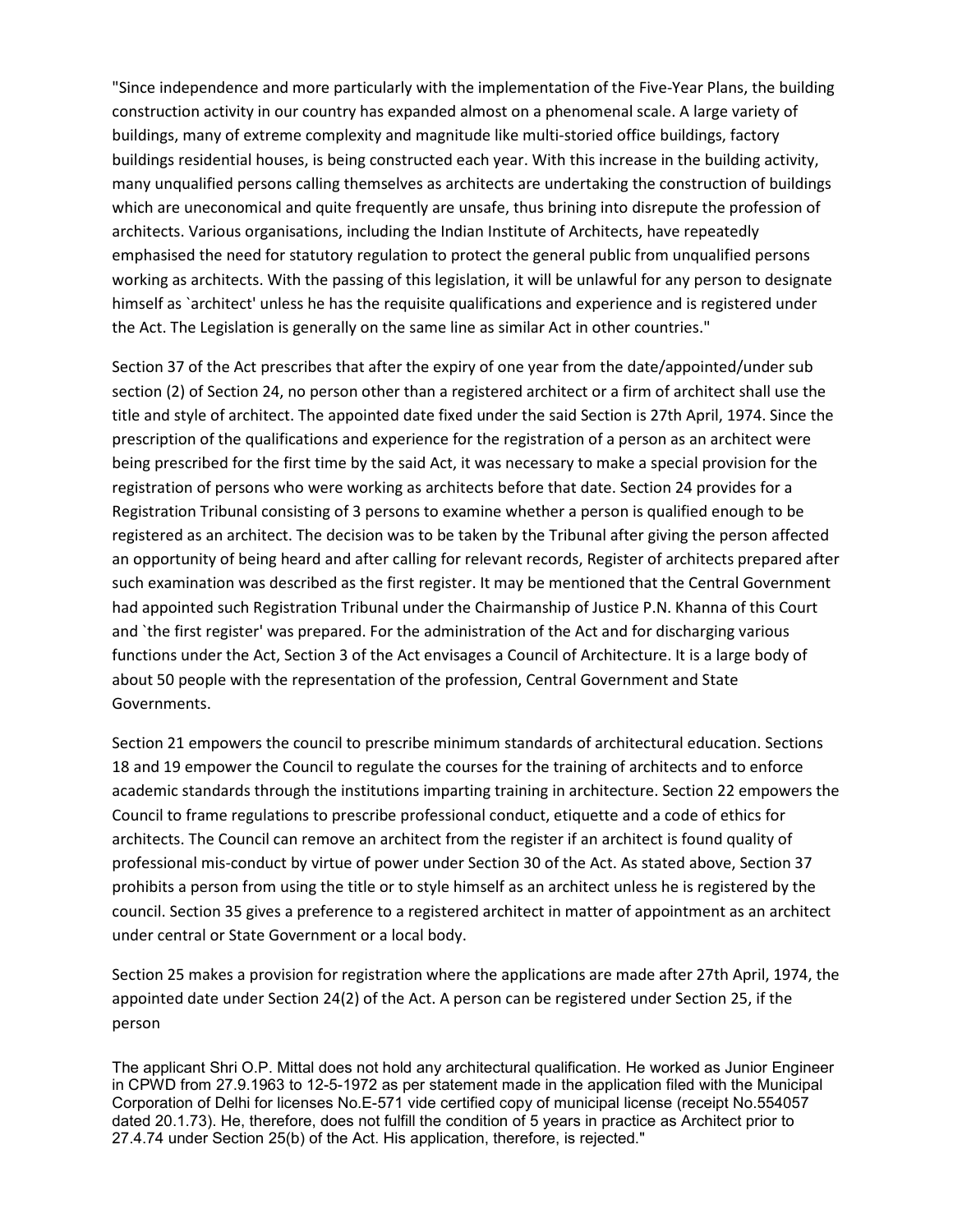His appeal against the order of the Registrar was rejected by the Council on October 9, 1979. The relevant portion of the order is quoted above.

The impugned order is challenged by the petitioner on the following grounds:

- 1. That the order is not passed by the Council as required by Section 26 of the Act but by the Advisory Committee;
- 2. He was denied the proper opportunity of being heard. He was not allowed to file some documents and certain documents filed by him were not considered;
- 3. The order was a non speaking order;
- 4. The Council misconstrued the provisions of Section 25(b) in as much as it took the view that the five years experience prescribed by the Section must be in private practice and not in Government service. His experience for 9 years in CPWD was over-looked.
- 5. Section 37 of the Act was violative of Article 14 & 19 of the Constitution. Restricting the use of the title architect only to certain category of qualified persons as distinguished from other qualified persons has no rational nexus to the objects of the Act;
- 6. The right to carry profession (Article 19(1) (g) is denied to him by virtue of the said Section;
- 7. Section 35(2) was a discriminatory as it seeks to jeopardise & injuriously restrict the progress of otherwise qualified and competent practitioners of the profession of architectural;
- 8. The impugned decision is discriminatory and violates Article 14 in as much as some other persons, similarly situate, have been granted the registration, while the same is refused to the petitioner.

I will first deal with the challenge to constitutionality of Section 35(2) and Section 37. Section 37(1) states that no person other than a registered architect, or a firm of architects shall use the title or style of architect one year after the appointed date under Sub-section (2) of Section 24. This provision is a necessary consequential provision to mandatory requirement of registration under the Act. The Act and the Regulations prescribe professional qualifications, for registration as an architect. They also lay down the standards of professional experience (of architectural work) required for an architect, where a person does not hold the professional academic qualifications prescribed under the Act. Right to practice a profession is guaranteed by Article 19 (1) (g) of the Constitution. Article 19(6) empowers State to make law relating to the professional or technical qualifications necessary for practicing any profession. Laying down professional qualifications for the profession of architecture as done by the Act and prohibiting persons who do not fulfill the said qualifications from posing themselves as architects, is constitutionally permissible. The restriction, if all is a reasonable restriction. There is no merit in the petitioner's contention that there is no nexus with the object of the Act. The object of the Act, as stated above, is to prevent unqualified persons calling themselves as architects and undertaking the construction of buildings which are uneconomical or unsafe and who bringing the profession of architect into disrepute. The provision is essentially in the interest of general public and it is meant for protecting the public from unqualified persons working as architects. The restriction imposed by Section 37 does not violate Article 14 of the Constitution. Challenge to the validity of Section 35 of the Act is also without a merit. Section 35 gives preference to registered architects in matters of employment in government service and in the service of local authorities. Public works are undertaken by these bodies for the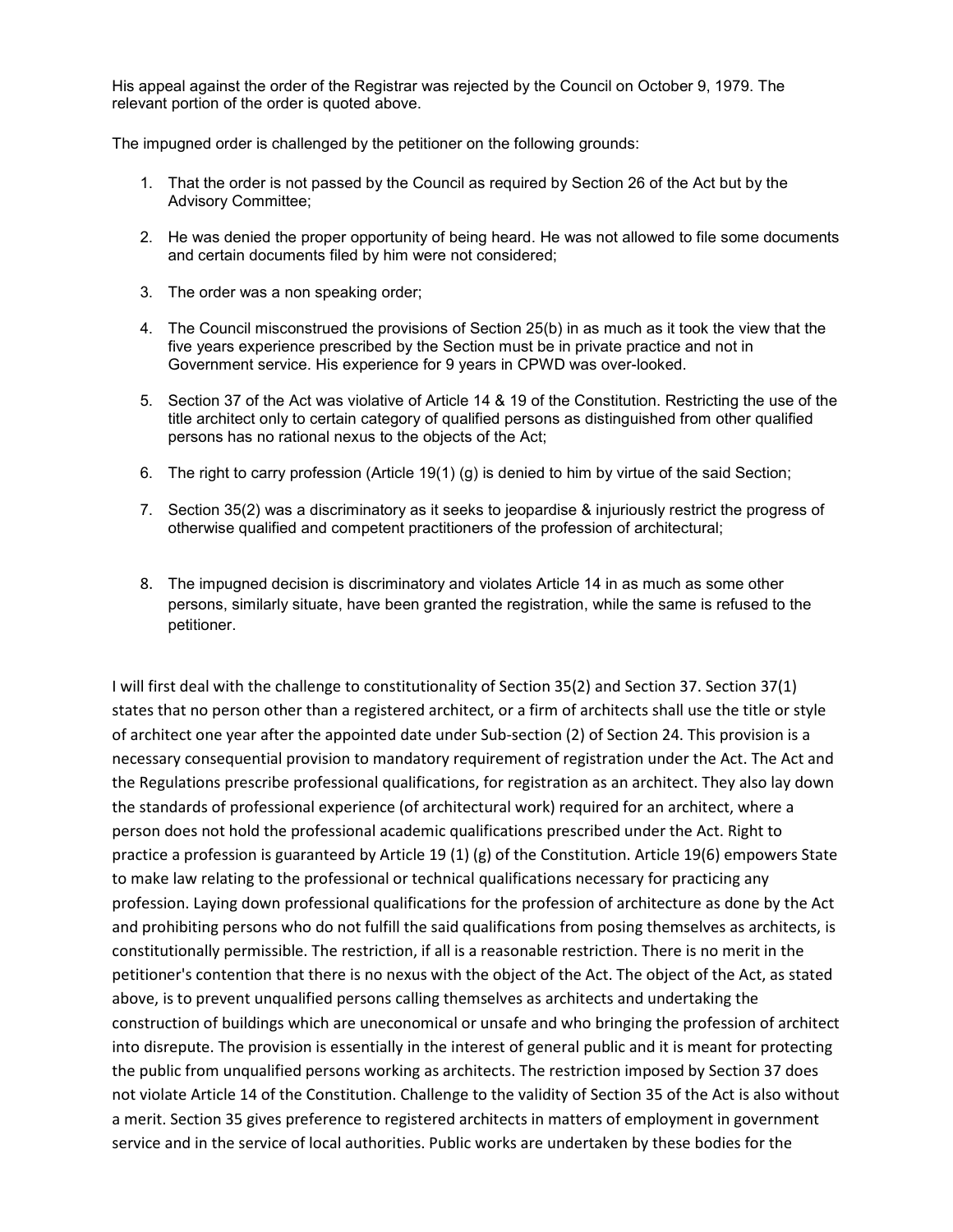welfare of the people, huge public fund are employed for that purpose. It is in public interest that the funds are properly utilised and substandard and uneconomical constructions are prevented. A qualified architect would naturally have preference over an unqualified person claiming to be an architect. There is no discrimination because by very definition a qualified architect falls in a different class from that of a person who is not qualified. Preference in public employment, is also an added encouragement for a prospective architect for achieving high professional and technical proficiency. Only two cases were cited by the counsel for the petitioner to substantiate the charge of discrimination. They are of Shri Gurcharan Singh and Shri H.H. Dixit.

Gurcharan Singh was carrying on independent practice as an architect. He was working as a senior architectural draftsman in the architectural wing of the C.P.W.D. From 1.1.1971, he was given in selection grade as an architectural assistant. His work was certified by Shri H. Rehman, Chief Architect, Shri O. Muthachen, Engineering Chief, Shri J.M. Binjamin, Chief Architect CPWD and Shri A.N. Banerjee, Secretary Ministry of Works and Housing, New Delhi. His architectural drawings of important and prestigious projects were also seen by the council. Shri Dixit, who holds a decree in Civil Engineering was working as a Civil Engineer in Bisra Stone Lime Company Ltd. Birmitrapur, Orissa. He was working both as an Architect and Civil Engineer in the company. The plans prepared by him and as sanctioned by municipality and town planning authority were produced. He had also produced sixty building plans prepared by him. The plan were examined by the committee and the committee was satisfied that Dixit had sufficient experience of designing major works. As against this, the petitioner did not produce any plans prepared by him and sanctioned by the Municipal authorities. He did not produce any letters engaging him as an architect. He also did not produce the income tax returns. He was specifically directed to produce these documents. Considering the material produced by the petitioner, the council was not satisfied that he had sufficient experience to be registered as an architect. I am satisfied from the record of Shri Gurcharan Singh and Dixit that the decision of the council was based on sufficient objective data. Compared to these two persons the petitioner did not disclose through any record that he possessed experience equal to that of Gurcharan Singh or Dixit. The charge of discrimination is ill conceived and is, therefore, rejected.

The argument of the petitioner is that it is the Council who should take the decision under Section 26 and the advisory committee had no jurisdiction to decide the appeal. The argument has no substance. As pointed out earlier, the Council consists of about 50 members. They come from various States. They also come as representatives of several institutions. Five architects are elected by Indian Institute of Architects from amongst its members. The members of the Council come from different parts of India. It is impossible and impracticable for such a large body to meet for each appeal. The Legislature is aware of this difficulty. Section 10(1) for the Act, therefore, provides that the Council may constitute committees for such general or special purposes as the council deems necessary to carry out its functions under the Act. The appointment of the Advisory Committee was made under Section 10. The decision of the advisory committee is approved by the Council. Even in quasi-judicial matters, it is not unknown to distribute the functions in more than one authority. Under the C.C.A. Rules the disciplinary authority appoints an enquiry officer to carry out the disciplinary enquiry but the final decision is taken by the disciplinary authority. In this case, the advisory committee consisted of eminent experts. Shri B. Kambo, who acted as a Chairman, was a Chief Town Planner and Architect and Adviser to Government of Rajasthan. Major General Harkirat Singh was the nominee of Institution of Engineers of India. Shri B.N. Banerjee was the Chief Architect to the government of West Bengal and Mr. M.H. Siddiqi, was the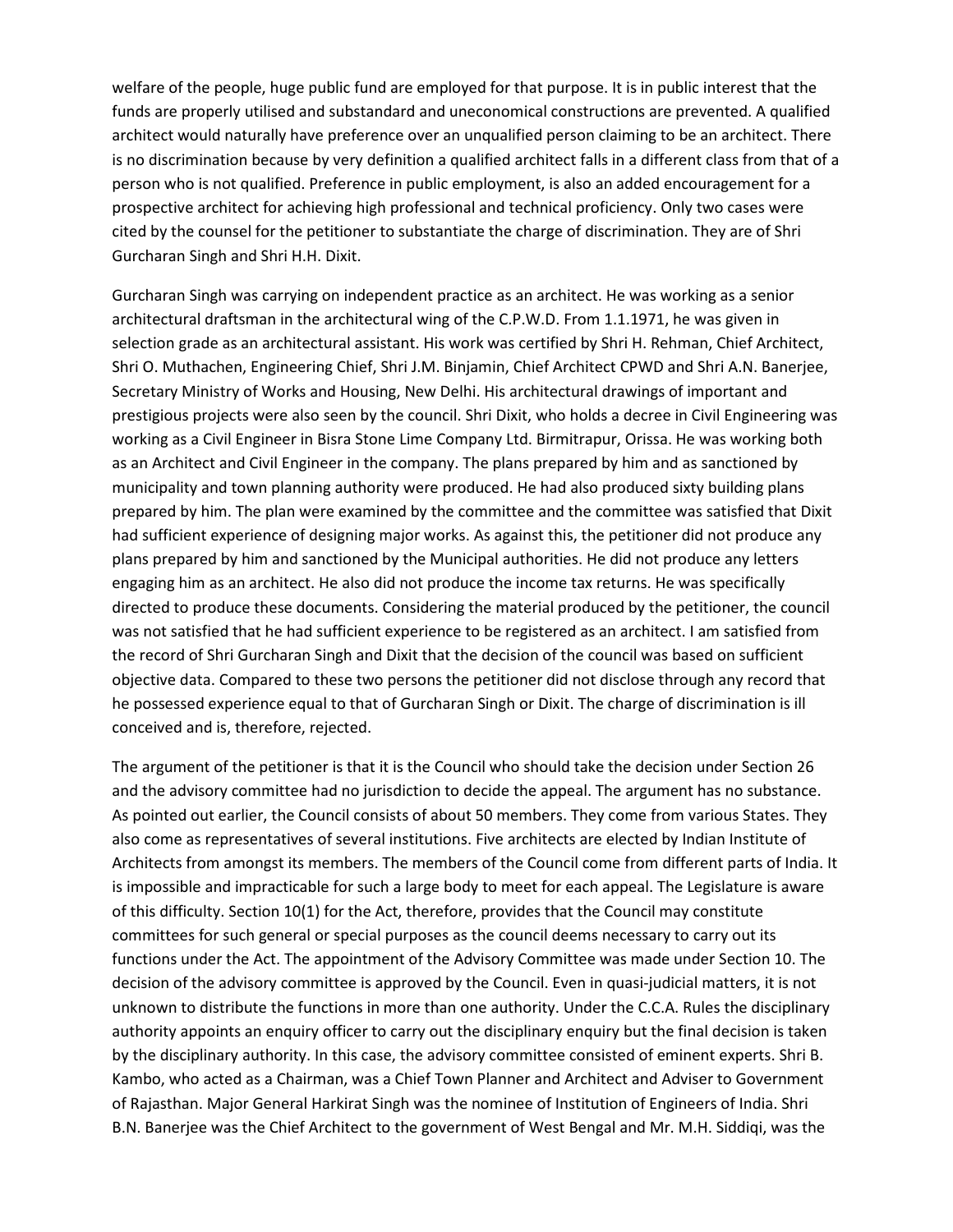Chief Architect of the Government of Jammu and Kashmir. The submission of the petitioner is without any merit.

The next submission of the petitioner that he was not given the proper opportunity of being heard, is wrong. The petitioner was directed to appear in person and produce the documents such as the actual plans prepared by him, the letters of the municipal authorities sanctioning such plans, the letters of the owners of the buildings appointing him as an architect and income tax assessment orders. He merely submitted a general list of the works allegedly undertaken by him without furnishing the said documents. He was given oral hearing. It is not a fact that he was prevented from producing any documents. The letter which called upon him to produce the above mentioned documents also gave him liberty to produce any other documents in his possession. It is not the Council but the petitioner who denied to himself the opportunity of presenting sufficient material or arguments in support of his case. The allegation of denial of opportunity is thus false. The petitioner then submits that the council did not properly appreciate the requirement of Section 25(b). According to the petitioner Section 25(b) should be liberally construed so as to include the experience as an engineer also. He submits that every engineer performs architectural functions. In his opinion, the Council erroneously assumed that the experience of five years prescribed by Section 25(b) is an experience in a private practice. The submission of the petitioner is totally misconceived. It is too presumptuous for the petitioner, who was merely a Junior Engineer in C.P.W.D. to imagine that the persons of the eminence who sat in the advisory committee did not understand the meaning or requirement of Section 25(b) of the Act. Some of them are eminent engineers and architects. They know the difference between the professional work done by engineer and by an architect. There is certain amount of finality to the judgement of the high power expert body.

Their judgement as to what constitutes experience of architectural worker must be given high regard. It must be frankly admitted that the courts, which are not trained in the technical discipline of engineering and architecture, cannot claim any technical knowledge superior to the experts in the field. It is well recognised principle of law that the Court shall not substitute its own judgement to that of an expert particularly in the highly technical fields. The scope of enquiry by the Court is limited only to find out whether the technical requirements of law, in arriving at a decision, are followed or not or whether the decision is vitiated by maladies, fraud etc. The petitioner himself suppressed the fact that he was working as a junior engineer in the C.P.W.D. for 9 years. He did not mention it in the proforma application. Can such a petition now turn around and say that the Council did not consider this experience? As a matter of fact the statement of the petitioner that his experience in service is not considered is incorrect. The impugned order clearly states that Council was not satisfied that he was engaged "in practice/service as an architect for more than 5 years prior to 27th April, 1974". The Council has thus considered both his private practice as well as service. But merely to confirm that the Council was not on the wrong track, I permitted the petitioner to enumerate the duties of a junior engineer in C.P.W.D. By way of Annexure P.6 the petitioner has produced the duty chart of the junior engineers, as mentioned in Appendix XVI of the Central Public Works Department. The duty chart shows that the main functions of a junior engineer is to remain at the site throughout in order to see that works are executed according to the specifications, drawings and standards. He arranges for the materials and keeps the government materials in his custody. He records measurements of works and prepares extracts of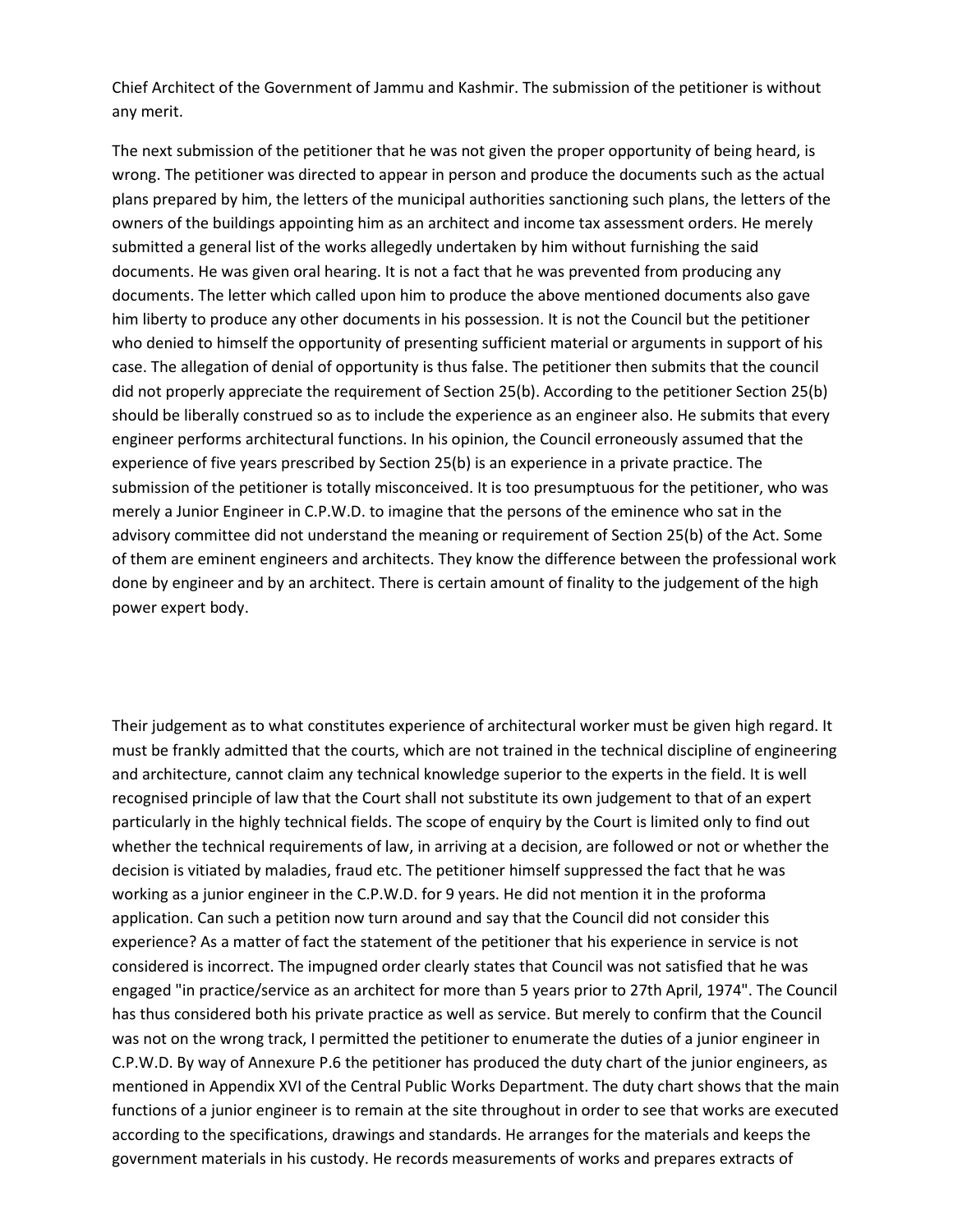measurements at the time of preparation of bills, or closing of muster rolls. He submits progress reports of works as required by the superiors. He maintains Register/Accounts such as cement register, curing register etc. He maintains accounts of temporary advances, stock accounts, and impress accounts etc. He maintains the register of inspection of buildings. He marks the attendance and maintains attendance register and muster rolls of the labour. His other duties are to prepare estimates of annual repairs, to submit reports of accidents, to make first aid arrangements in case of accidents, to verify the bills, to detect and report unauthorised occupation or additions or alterations. He keeps the drawings of buildings and services under his charge. He submits progress reports and other returns to the superior officers. He collects engineering data for estimates and prepares rough drawings and site plans connected therewith. He checks up the cost estimates. He helps the preparation and checking of design. He scrutinies the drawings prepared by the architects. The list of duties does not indicate that junior engineer is in any way concerned with the planning and designing of the buildings. He is almost at the lowest rung officer amongst the civil engineers. The Assistant Engineer, Executive Engineer, Supdt. Engineer and Chief Engineer are superior officers in the normal hierarchy of civil engineers in all engineering establishments of the government. It is too much to say that the officer at the longest rung in engineer department, plans and designs the buildings. The duty chart fully justify the decision of the Council that the petitioner was not performing any architectural functions as a junior engineer. Once the period of 9 years as a junior engineer is excluded it is obvious that the period of five years as required by Section 25(b) would not be complete, even if it is assumed that the experience of the petitioner subsequent to 1972 was of the nature of architectural practice. However, the facts are different. The license which the petitioner secured from the M.C.D. is only for practicing as engineer and not as an architect. So is the case with the panel enlistment in L.I.C. Under the "Own Your House" Scheme (OYH) of the LIC, valuation of houses required to be made for the purposes of advancing loan to policy holders. The L.I.C. permits an engineer as well as an architect to furnish such valuation of a building. To work as a valuer of L.I.C., therefore, does not amount to carrying on the profession of an architect. The story as regards the registration with the urban estate office Faridabd, is not much different. In fact, no particulars are provided by the petitioner to judge the experience of architectural work performed by the petitioner by virtue of the said Faridabad registration. With the material produced by the petitioner (or lack or material) the Council was fully justified in taking the decision of not registering the petitioner as an architect.

The decision of the Council is however challenged on the ground that the appellate order is a nonspeaking order. It is not correct to say that the order is not a speaking order. The petitioner did not produce any material, although full opportunity was given to him to do so.

The service particulars of the petitioners were not furnished by him in his application. The Registrar discovered them. It is too obvious as fact that a junior engineer in C.P.W.D. does not plan or design any buildings or constructions works. The other certificates of practice produced by the petitioner on their face, represent the practice as an engineer and not as an architect. The experts who sat in advisory committee are experts in the technical field. They are not trained lawyers or Judges. It is too much to expect that they should disclose in the order each of the arguments and to give reply to them point by point. If the decisions of expert bodies, are based on the proper data (evidence) and if the decisions are not coloured by any extraneous considerations and if the decisions show proper application of mind, such decision must be assumed to be reasoned orders. There are no allegations of the nature stated above, vitiating the decision of the council. This submission of the petitioner is also to be rejected.

For the reasons stated above, petition is dismissed; but in the circumstances of the case, there shall be no order as to costs. Rule is discharged.